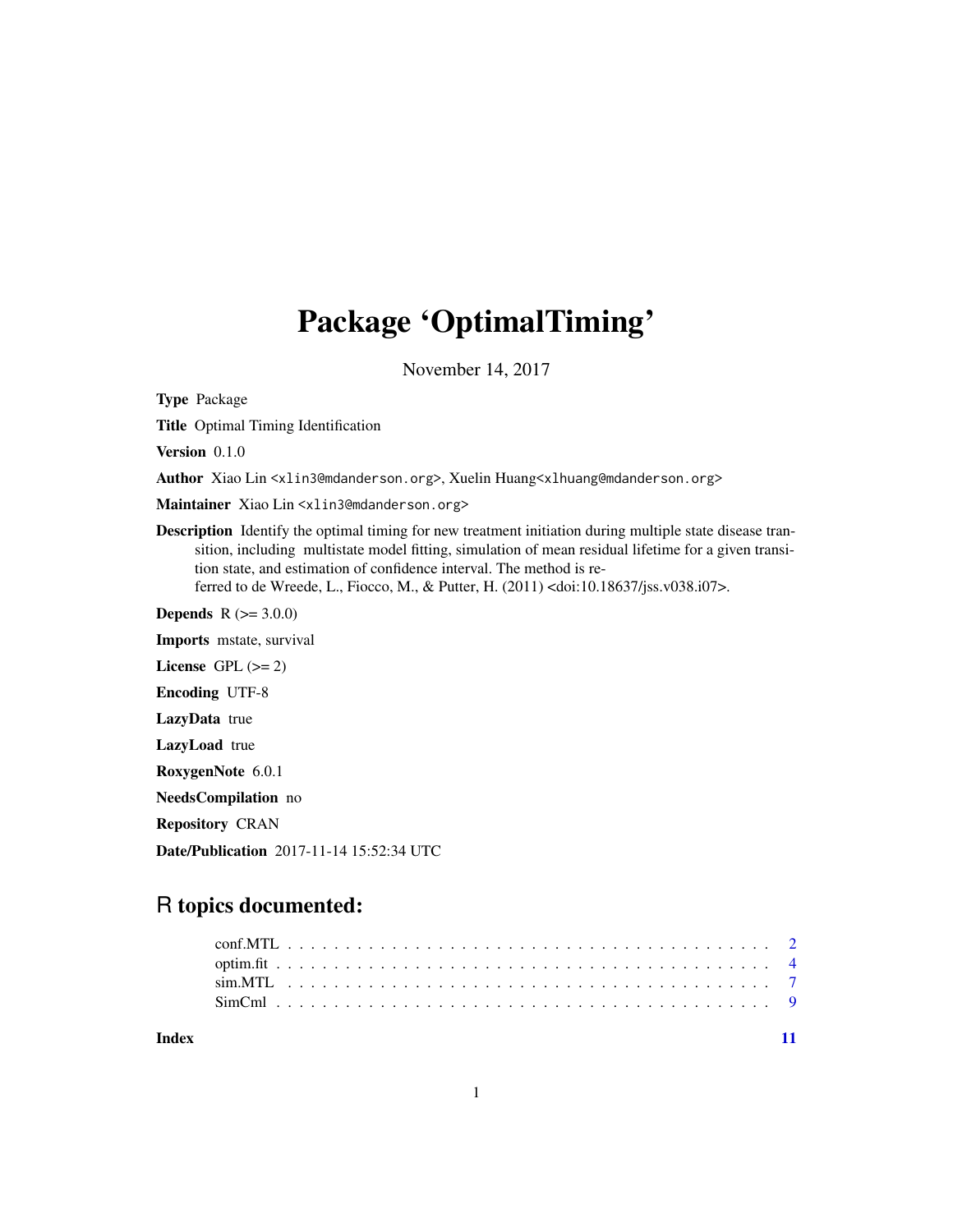<span id="page-1-0"></span>

#### Description

This function is used to calculate confidence intervals of mean total lifetime using jackknife resampling.

#### Usage

 $conf.MTL(obj, state = NULL, nsim = 1000, L = 120)$ 

#### Arguments

| obj   | An object returned by optim. fit, which contains the transition probabilities<br>and other information used to simulate mean total lifetime.                                                                                                                         |
|-------|----------------------------------------------------------------------------------------------------------------------------------------------------------------------------------------------------------------------------------------------------------------------|
| state | A numeric vector indicating from which state the mean total lifetime is simu-<br>lated. Default is NULL, where no mean total life for a specific state is output.<br>If obj is returned by optim. fit with treatment=NULL, there is no need to set this<br>argument. |
| nsim  | The times of simulation for mean total life. The default is 1000.                                                                                                                                                                                                    |
|       | The prespecified threshold for blocking the increase of residual lifetime. The<br>default is 120.                                                                                                                                                                    |

#### Details

This function systematically leaves out each subject from the original datset and simulates mean total lifetimes for each n-1-sized subsample. The jackknife mean and variance are calculated by aggregating n simulated mean total lifetimes. For each jackknife dataset, mean total lifetime is simulated using the algorithm described in sim.MTL.

#### Value

If the input object comes from optim.fit with treatment=NULL, a list object with elements:

- conf.state.MTL A data frame containing states, corresponding mean total lifetime, standard error and 95% confidence interval. If state=NULL, this element does not exist.
- state.table The correspondence of state number and state label.

If the input object comes from optim.fit with treatment is not NULL, a list object with elements:

#### conf.strategies

Mean total lifetime for different strategies, along with standard error and 95% confidence interval

#### See Also

[optim.fit](#page-3-1)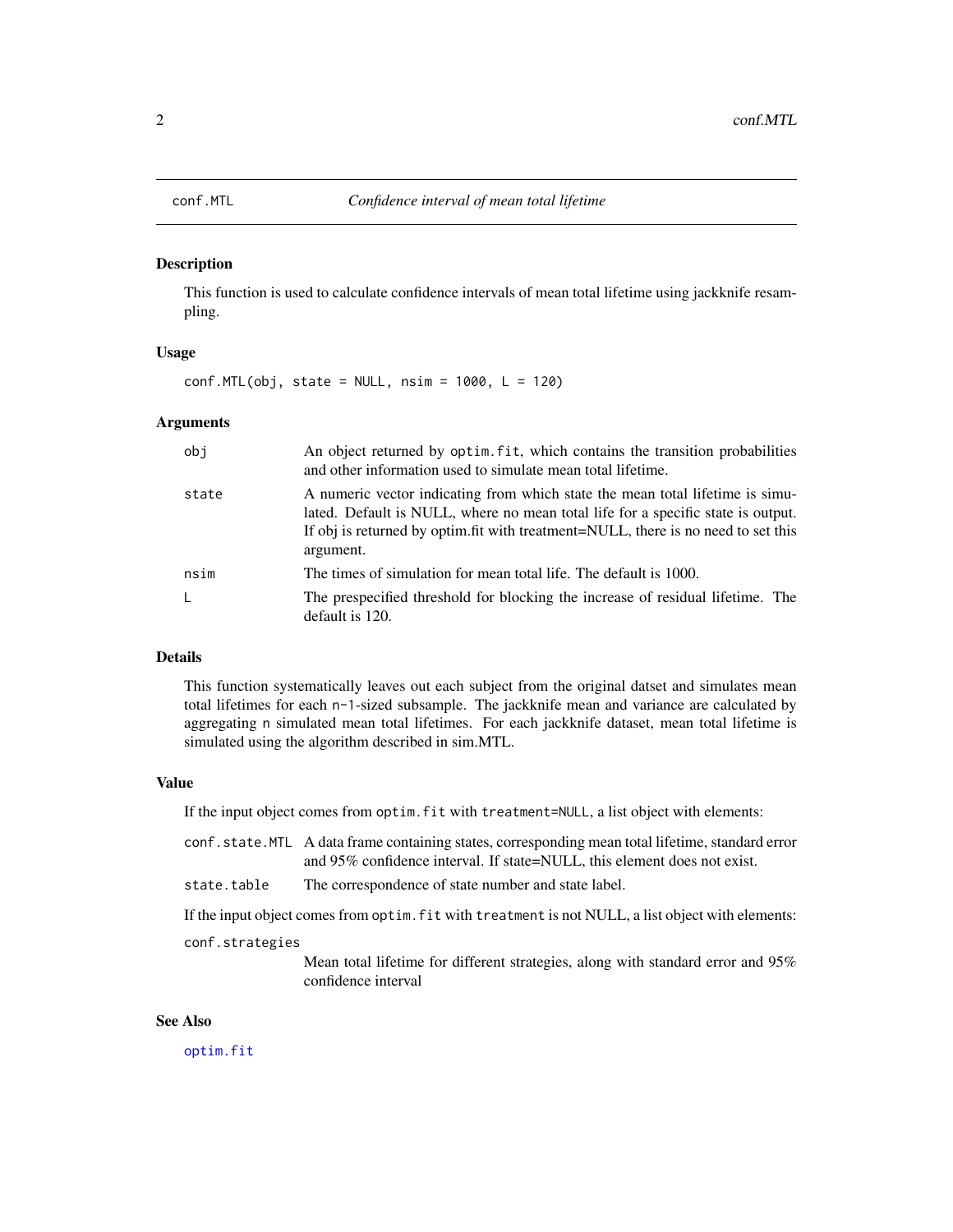#### conf.MTL 3

#### Examples

```
## Not run:
library(OptimalTiming)
##################################
## Example 1: This example shows how to calculate confidence
## intervals for different treatment strategies
## read data
data(SimCml)
## fit multistate model with treatment not equals NULL
fit=optim.fit(data=SimCml,
       transM=matrix(c(0,1,0,0,0,1,0,0,0,1,0,1,1,1,0,0,0,1,1,1,1,
       0,0,0,0,1,1,1,0,0,0,0,0,1,1,0,0,0,0,0,0,1,0,0,0,0,0,0,0),7,byrow=TRUE),
       nstate=7,state_label=c("diagnose","cp1","ap","cp2","bc","sct","death"),
       event_label=c("cp1.s","ap.s","cp2.s","bc.s","sct.s","death.s"),
       treatment=c("sct","sct.s"),absorb=c("death","death.s"),
       cov=c("age"),cov_value=c(0))
## compare different treatment strategies
conf.MTL(obj=fit,nsim=1000,L=120)
##################################
## Example 2: This example shows how to calculate confidence
## intervals for a given state
## read data
data(SimCml)
## delete the information of transplant time
data=SimCml[SimCml$sct.s==0,]
del=which(names(SimCml)%in%c("sct","sct.s"))
data=data[,-del]
## fit multistate model with treatment equals NULL
fit=optim.fit(data=data,
        transM=matrix(c(0,1,0,0,0,0,0,0,1,0,1,1,0,0,0,
        1,1,1,0,0,0,0,1,1,0,0,0,0,0,1,0,0,0,0,0,0),6,byrow=TRUE),
        nstate=6,state_label=c("diagnose","cp1","ap","cp2","bc","death"),
      absorb=c("death","death.s"),event_label=c("cp1.s","ap.s","cp2.s","bc.s","death.s"),
        cov=c("age"),cov_value=c(0))
## calculate mean total lifetime and confidence intervals
## for state 1,2,3,4
conf.MTL(obj=fit,state=c(1,2,3,4),nsim=1000,L=120)
## End(Not run)
```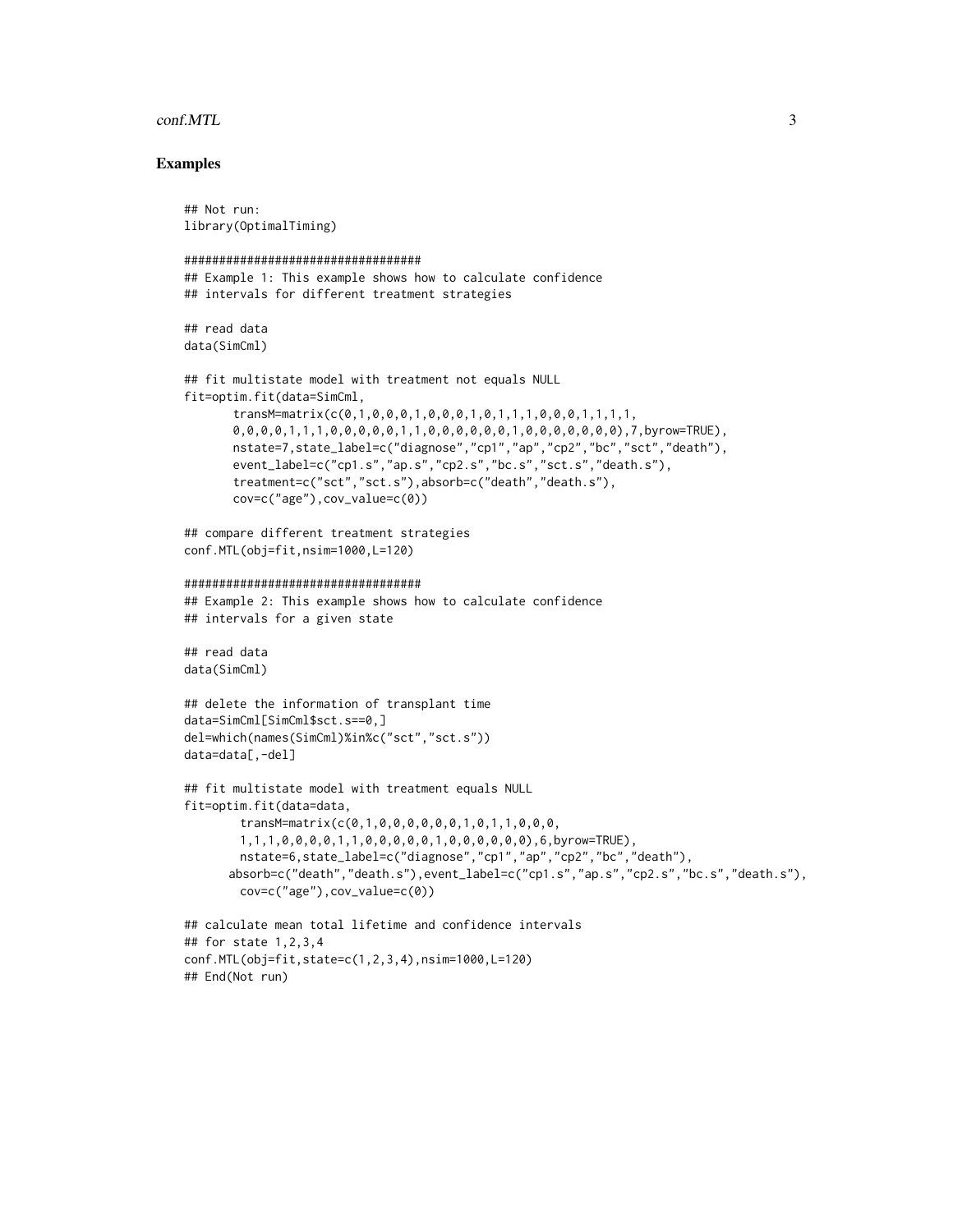<span id="page-3-1"></span><span id="page-3-0"></span>

#### Description

This function produces transition probabilities for given covariates values in multi-state models.

#### Usage

```
optim.fit(data, transM, nstate, state_label, event_label, treatment = NULL,
  absorb, cov, cov_value)
```
#### Arguments

| data        | Data frame in wide format where each row in the data corresponds to a single<br>subject. Time to a state and the occurrence of the state come in pairs. If a<br>state is not occur, use the time to an absorbing state or censoring time instead.<br>Covariates are added at the end of each row.            |
|-------------|--------------------------------------------------------------------------------------------------------------------------------------------------------------------------------------------------------------------------------------------------------------------------------------------------------------|
| transM      | A <i>nstate</i> $\times$ <i>nstate</i> matrix used to indicate the transitions in multi-state model.<br>If a transition exists between two states, set 1 in a corresponding location, oth-<br>erwise set 0.                                                                                                  |
| nstate      | Number of states incorporated in the multi-state model.                                                                                                                                                                                                                                                      |
| state_label | A character vector of length nstate containing the names of states. The ele-<br>ments in state_label are extracted from the column names of data, except for<br>the first one, which is a potential state at the initiation of a study for each subject.<br>Assume all subjects have the same initial state. |
| event_label | A character vector of length nstate-1, indicating the occurrence of each state.<br>The first state in state_label do not need an indiator, as it always exists.                                                                                                                                              |
| treatment   | A character vector of length 2, indicating whether there is a treatment vari-<br>able available. If true, the name and indicator of this treatment extracted from<br>state_label and event_label consist of treatment. If not, treatment=NULL.<br>See details. The default value is NULL.                    |
| absorb      | A character vector of length 2, indicating the name and indicator of the absorb<br>state.                                                                                                                                                                                                                    |
| COV         | A character vector containing the names of covariates that have some effect to<br>transition probabilities.                                                                                                                                                                                                  |
| cov_value   | A numeric vector containing the values of covariates corresponding to cov.<br>cov_value are used to calculated subject specified transition probabilities.                                                                                                                                                   |

#### Details

For optim.fit, transition probabilities are estimated under Markov assumption, which implies that the probability of transition to a future state depends only on the present state, not on the history. Taking covariates at baseline into consideration, transition probabilities can be subject-specific. Cox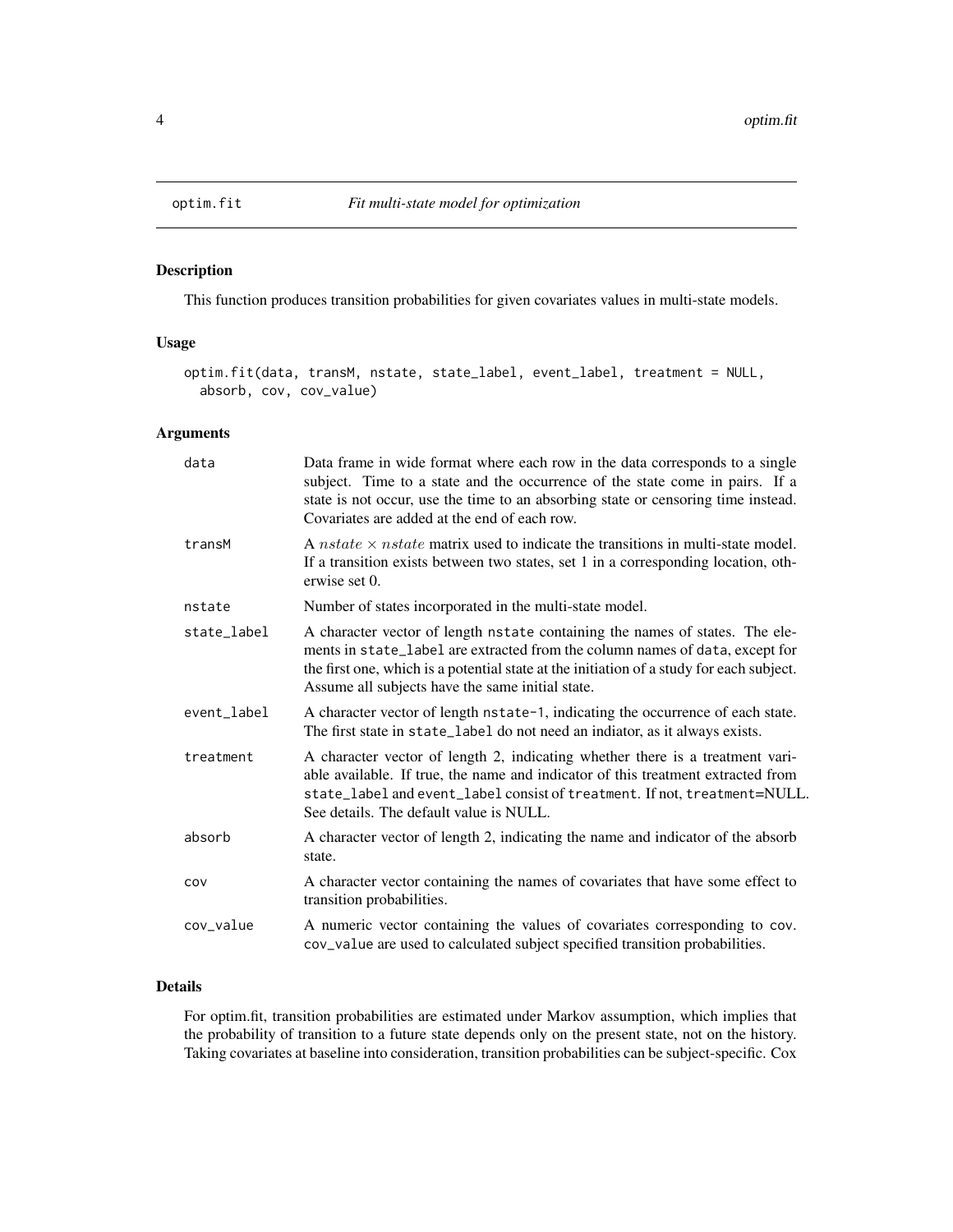proportional hazards model is used to fit transition hazards among multiple states by assuming each transition has its own baseline hazard, and covariates have different effects on different transitions.

Let  $S = 1, 2, \dots, S$  denote the states in the multi-state model and  $X(t)$  be a random process taking values from S. Denote  $\alpha_{ab}(t)$  as hazard ratio or transition intensity and Z as baseline covariates. The instantaneous risk of a transition from state q into state h at time t can be fitted by semiparametric Cox model:

$$
\alpha_{gh}(t|Z) = \alpha_{gh,0} exp(\beta^T Z_{gh}).
$$

The cumulative hazard ratio is defined as  $A_{gh}(t) = \int_0^t \alpha_{gh}(u) du$ . Primary interest in this function is to estimate transition probability  $P_{gh}(s, t) = P(X(t)) = h|X(s) = g$ , indicating the chance of transition from state g at time s to state h at time t. Written in matrix form, transition probability matrix  $P(t)$  can be calculated by means of a product integral:  $P(s,t) = \prod_{(s,t]} (\mathbf{I} + d\mathbf{A}(u))$ , where  $\mathbf{A}(t)$  is a transition intensity matrix. Both **P** and **A** are  $S \times S$  matrix.

The data format required by this function is wide format, which can be regarded as the augmented data used in single event survival analysis. For example, if there is a "recurrence" state in a multistate model, two variable are needed to describe this event, namely, "rec" and "rec.s". The former is a time variable, indicating the time from initiation of the study to the occurrence of this state, while the latter is an indicator variable with 1 for occurrence and 0 for censoring. If the event is censored for some patients, use the maximum follow-up instead of the event time. Other states are prepared in the same way. Thus, each row in the augmented data summarize all possible events for a single subject. For covariates, they are located at the end of each row.

If the time of new treatment initiation is provided in data, the argument treatment should be assigned as, eg.treatment=c("sct","sct.s"). Additionally, the argument state\_lable and event\_label shoud be arranged in such order: pre-treatment state, treatment state, post-treatment states and absorbing state. Assume treatment may take place at any pre-treatment states. In this case, optim.fit function automatically fit two multistate models, one for post-treatment states if a new treatment is carried out , and the other for pre-treatment states if a new treatment is not carried out. Thus, comparison among strategies of whether and when to initiate new treatment can be performed in sim.MTL function. If treatment=NULL, a single multistate model will be fitted.

#### Value

If treatment is NULL, a list object called "overall" is output with elements:

| transMat | A transition matrix describing the states and transitions in multi-state model.                                                                                                                                                                                                                                                                       |
|----------|-------------------------------------------------------------------------------------------------------------------------------------------------------------------------------------------------------------------------------------------------------------------------------------------------------------------------------------------------------|
| tranProb | A list of size nstate recording the transition probabilities form each state to<br>another along with standard errors. Element $[\lfloor s \rfloor]$ is a data frame containing<br>transition probabilities from state $s$ to state $1, 2, \ldots$ , nstate. These transition<br>probabilities are time-varying over distinct transition time points. |
| coxobj   | An object returned by coxph() function in survival package.                                                                                                                                                                                                                                                                                           |
| ntrans   | The number of available transitions among multiple states.                                                                                                                                                                                                                                                                                            |
|          | Other variables that extracted from the original input.                                                                                                                                                                                                                                                                                               |
|          |                                                                                                                                                                                                                                                                                                                                                       |

If treatment is not NULL, three list objects called "overall", "treat","no\_treat" are output. A list "overall" contains elements:

| transMat | A transition matrix describing the states and transitions in multi-state model. |
|----------|---------------------------------------------------------------------------------|
| ntrans   | The number of available transitions among multiple states.                      |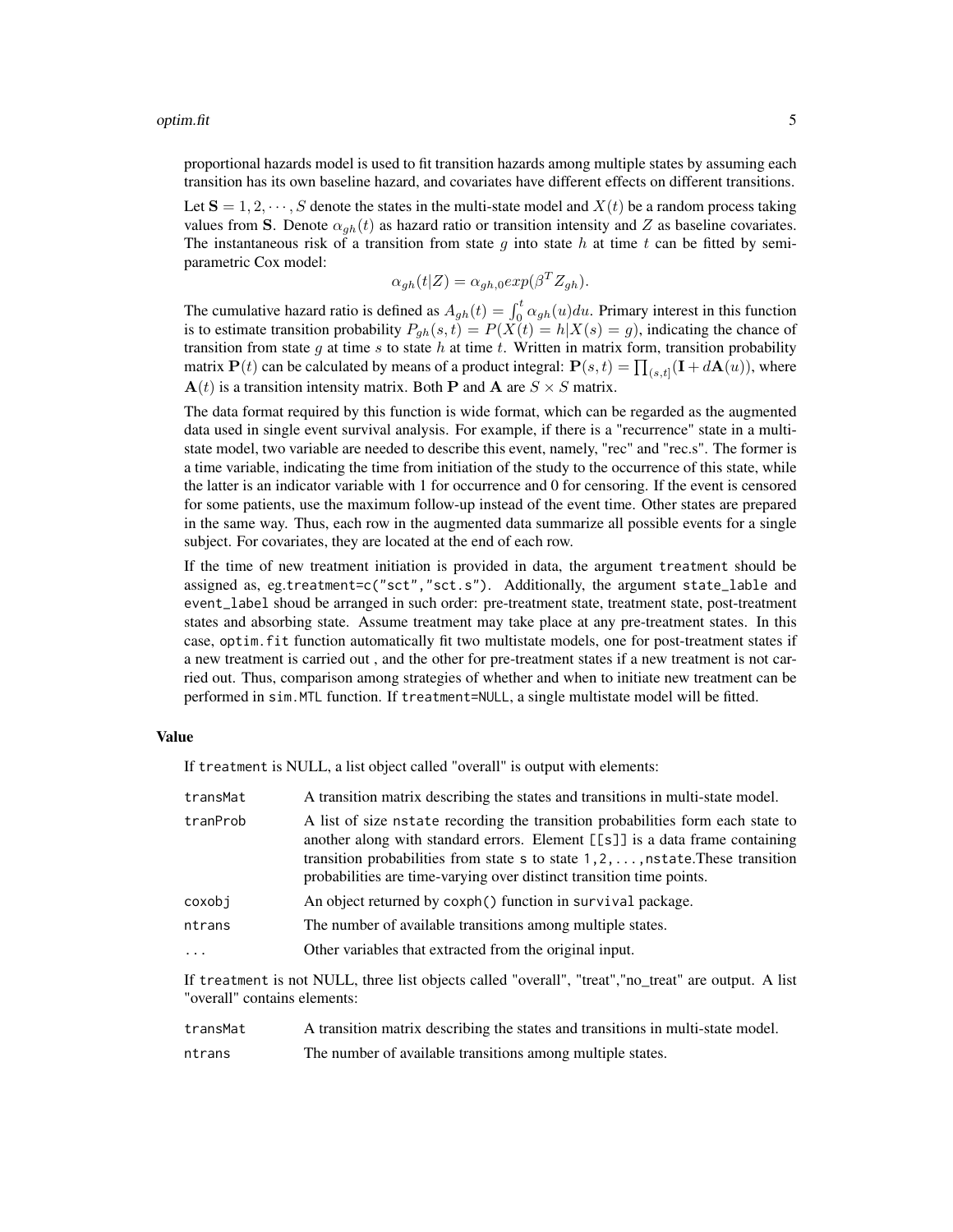| $\cdots$ | Other variables that extracted from the original input.                                               |
|----------|-------------------------------------------------------------------------------------------------------|
|          | A list "no_treat" contains elements by fitting a model for pre-treatment states:                      |
| transMat | A transition matrix describing the states and transitions if the new treatment is<br>not carried out. |
| tranProb | A list recording the transition probabilities among pre-treatment states.                             |
| coxobj   | An object returned by coxph() function in survival package.                                           |
| ntrans   | The number of available transitions among pre-treatment states.                                       |
| data     | A data set contaning states if the new treatment is not carried out.                                  |
| nstate   | The number of pre-treatment states.                                                                   |
|          | Other variables that extracted from the original input.                                               |
|          | A list "treat" contains elements by fitting a model if a new treatment is carried out:                |
| transMat | A transition matrix describing the states and transitions if the new treatment is<br>carried out.     |
| tranProb | A list recording the transition probabilities among post-treatment states.                            |
| coxobj   | An object returned by coxph() function in survival package.                                           |
| ntrans   | The number of available transitions among post-treatment states.                                      |
| data     | A data set contaning states if the new treatment is carried out.                                      |
| nstate   | The number of post-treatment states.                                                                  |
| .        | Other variables that extracted from the original input.                                               |

#### References

de Wreede LC, Fiocco M, and Putter H (2010). The mstate package for estimation and prediction in non- and semi-parametric multi-state and competing risks models. Computer Methods and Programs in Biomedicine 99, 261–274.

#### Examples

```
## Not run:
library(OptimalTiming)
## read data
data(SimCml)
## fit multistate model if the time to new treatment initiation is available in SimCml
fit=optim.fit(data=SimCml,
        transM=matrix(c(0,1,0,0,0,1,0,0,0,1,0,1,1,1,0,0,0,1,1,1,1,
         0,0,0,0,1,1,1,0,0,0,0,0,1,1,0,0,0,0,0,0,1,0,0,0,0,0,0,0),7,byrow=TRUE),
         nstate=7,state_label=c("diagnose","cp1","ap","cp2","bc","sct","death"),
         event_label=c("cp1.s","ap.s","cp2.s","bc.s","sct.s","death.s"),
         treatment=c("sct","sct.s"),absorb=c("death","death.s"),
         cov=c("age"),cov_value=c(0))
```
## view the content of this object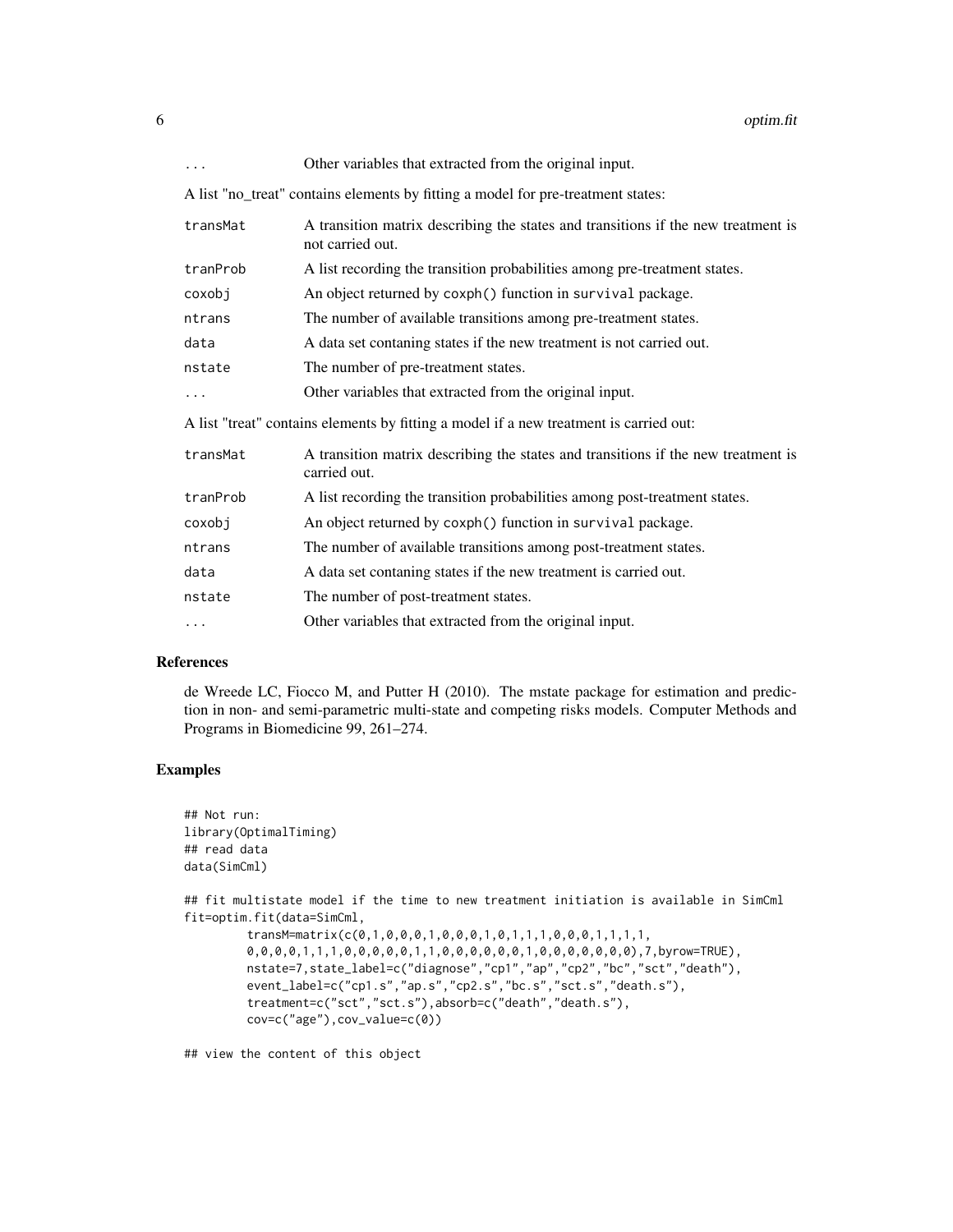#### <span id="page-6-0"></span> $s$ im.MTL  $\overline{a}$  7

objects(fit)

```
## output transition probabilities
fit$treat$tranProb
fit$no_treat$tranProb
## End(Not run)
```
sim.MTL *Simulate mean total lifetime*

#### **Description**

This function is used to simulate mean total lifetime for a given initial state according to the estimated transition probabilities.

#### Usage

 $sim.MTL(obj, state = NULL, nsim = 1000, L = 120)$ 

#### Arguments

| obi   | An object returned by optim. fit, which contains the transition probabilities<br>and other information used to simulate mean total lifetime.                                                                                                                         |
|-------|----------------------------------------------------------------------------------------------------------------------------------------------------------------------------------------------------------------------------------------------------------------------|
| state | A numeric vector indicating from which state the mean total lifetime is simu-<br>lated. Default is NULL, where no mean total life for a specific state is output.<br>If obj is returned by optim. fit with treatment=NULL, there is no need to set this<br>argument. |
| nsim  | The times of simulation. The default is 1000.                                                                                                                                                                                                                        |
| L.    | The prespecified threshold for blocking the increase of residual lifetime. The<br>default is 120. See Details.                                                                                                                                                       |

#### Details

This part describes the algorithm used to simulate mean total lifetime in detail. For an initial state, we first extract the transition probability data frame for this state, and cumulate probabilities in row direction. In the transformed data frame, the first column of which impels the time points where transition probabilities are measured, and the last column is accumulated to be 1, indicating the addition of the chance to depart from a state and the chance to remain at the state equals 1. Then, we generate a random value from uniform distribution  $Unif(\emptyset,1)$  to determine the next state by comparing this value to cumulative probabilities. The state, whose cumulative transition probability from initial state firstly surpasses the uniform value, is defined as the next state. The time interval, from the initiation of the study to where the transition take place, is defined as the interim residual life. These two variables (next state and interim residual life) are recorded for late use. Subsequently, we regard the next state as the initial state, and repeat this searching process until the absorbing state is reached or the interim residual lifetime surpasses the prespecified threshold (L).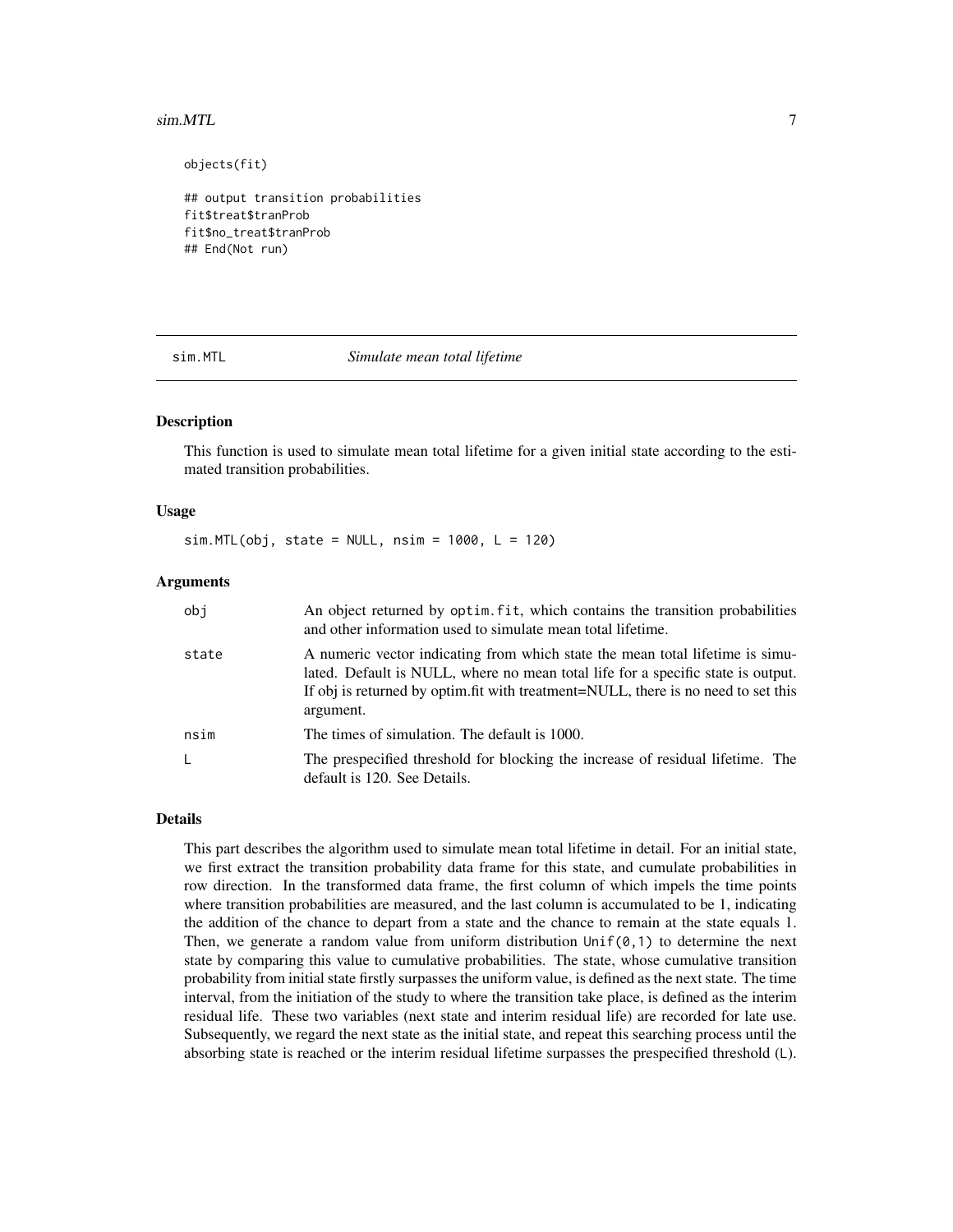<span id="page-7-0"></span>Finally, the mean total life is either the last interim residual lifetime from the initiation of study to the occurrence of absorbing state, or the prespecified threshold (L) if the absorbing has not reached yet.

If a state is given in this function, we set this state as initial state and perform the algorithm mentioned above for nsim times, and average the output to obtain mean total lifetime.

According to different type of input object, this function return different results. If the object comes from optim.fit with treatment=NULL, this function is used to simulate mean total lifetime for a given state. If the object comes from optim.fit with treatment not equals NULL, this function is used to compare mean total lifetimes of subjects who receive the new treatment to those who do not receive the new treatment.

#### Value

If the input object comes from optim.fit with treatment=NULL, a list object with elements:

| state.MTL | A data frame containing states and corresponding mean total lifetime. If state=NULL, |
|-----------|--------------------------------------------------------------------------------------|
|           | this element does not exist.                                                         |

state.table The correspondence of state number and state label.

If the input object comes from optim.fit with treatment not equals NULL, a list object with elements:

strategies Mean total lifetime for different strategies.

#### See Also

[optim.fit](#page-3-1)

#### Examples

```
## Not run:
library(OptimalTiming)
```

```
##################################
## Example 1: This example shows how to use this package to find
## the optimal timing of new treatment initiation
## read data
data(SimCml)
## fit multistate model with treatment not equals NULL
fit=optim.fit(data=SimCml,
         transM=matrix(c(0,1,0,0,0,1,0,0,0,1,0,1,1,1,0,0,0,1,1,1,1,0,0
         ,0,0,1,1,1,0,0,0,0,0,1,1,0,0,0,0,0,0,1,0,0,0,0,0,0,0),7,byrow=TRUE),
         nstate=7,state_label=c("diagnose","cp1","ap","cp2","bc","sct","death"),
         event_label=c("cp1.s","ap.s","cp2.s","bc.s","sct.s","death.s"),
         treatment=c("sct","sct.s"),absorb=c("death","death.s"),
         cov=c("age"),cov_value=c(0))
```
## compare different treatment strategies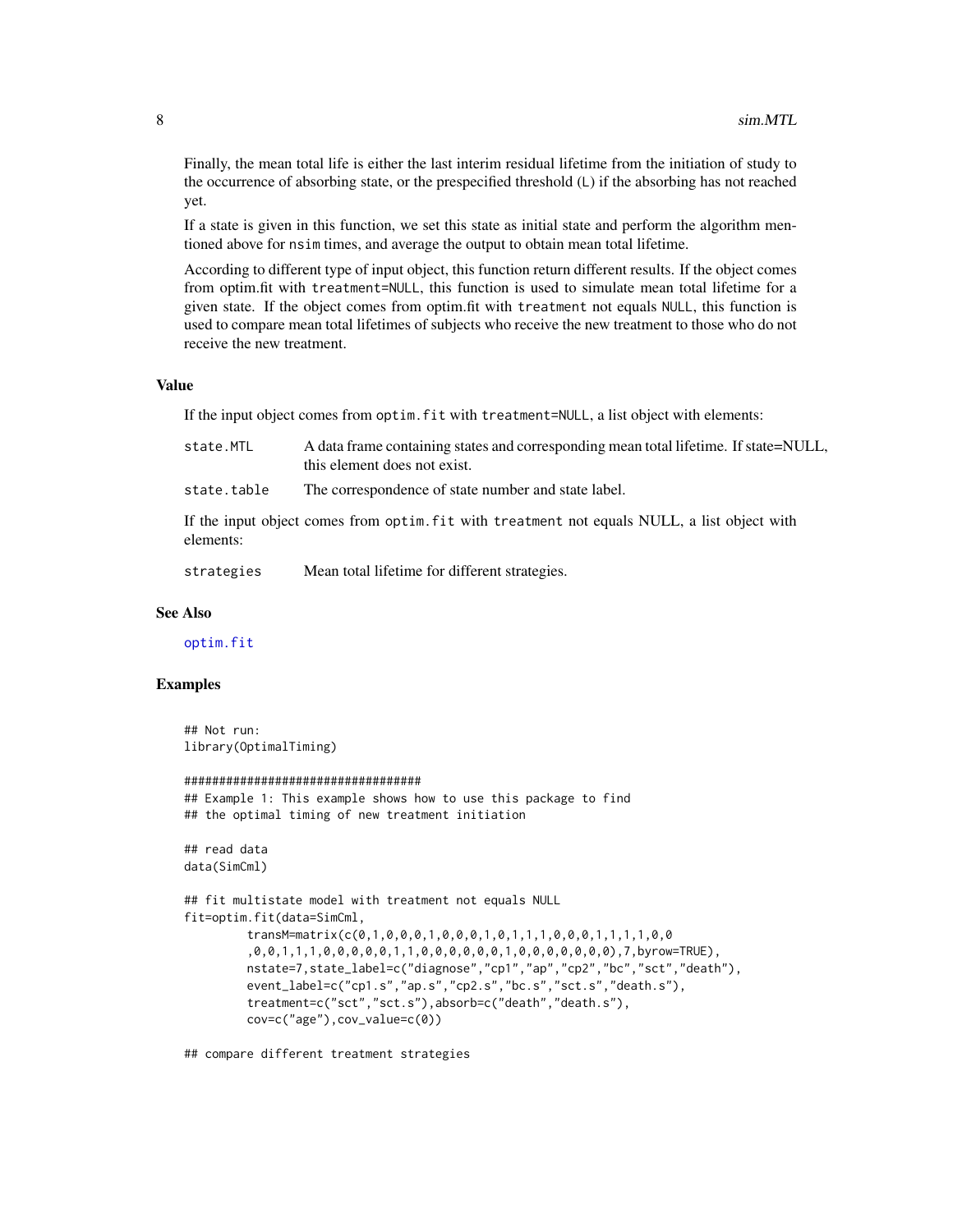#### <span id="page-8-0"></span>SimCml 9

```
sim.MTL(obj=fit,nsim=1000,L=120)
##################################
## Example 2: This example shows how to obtain mean total lifetime
## for a given state
## read data
data(SimCml)
## delete the information of transplant time
data=SimCml[SimCml$sct.s==0,]
del=which(names(SimCml)%in%c("sct","sct.s"))
data=data[,-del]
## fit multistate model with treatment equals NULL
fit=optim.fit(data=data,
        transM=matrix(c(0,1,0,0,0,0,0,0,1,0,1,1,0,0,0,1,
        1,1,0,0,0,0,1,1,0,0,0,0,0,1,0,0,0,0,0,0),6,byrow=TRUE),
        nstate=6,state_label=c("diagnose","cp1","ap","cp2","bc","death"),
        absorb=c("death","death.s"),
        event_label=c("cp1.s","ap.s","cp2.s","bc.s","death.s"),
        cov=c("age"),cov_value=c(0))
## calculate mean total lifetime when the initiate state is cp1 or ap
sim.MTL(obj=fit,state=c(2,3),nsim=1000,L=120)
## End(Not run)
```
SimCml *Simulated data for CML patients*

#### Description

A dataset containing information of CML patients who have received transplant. Both states before and after transplant are included in this data set. This data set is used for illustration, so the magnitude of event times are out of clinical consideration.

#### Format

A data frame of 1777 rows (patients) on the following 14 variables:

cp1 Time in months to chronic phase

cp1.s Indicator of the occurrence of chronic phase; 1=occur, 0=censored

- ap Time in months to accelerated phase of CML
- ap.s Indicator of the occurrence of accelerated phase; 1=occur, 0=censored
- cp2 Time in months to chronic phase after progression to advanced stage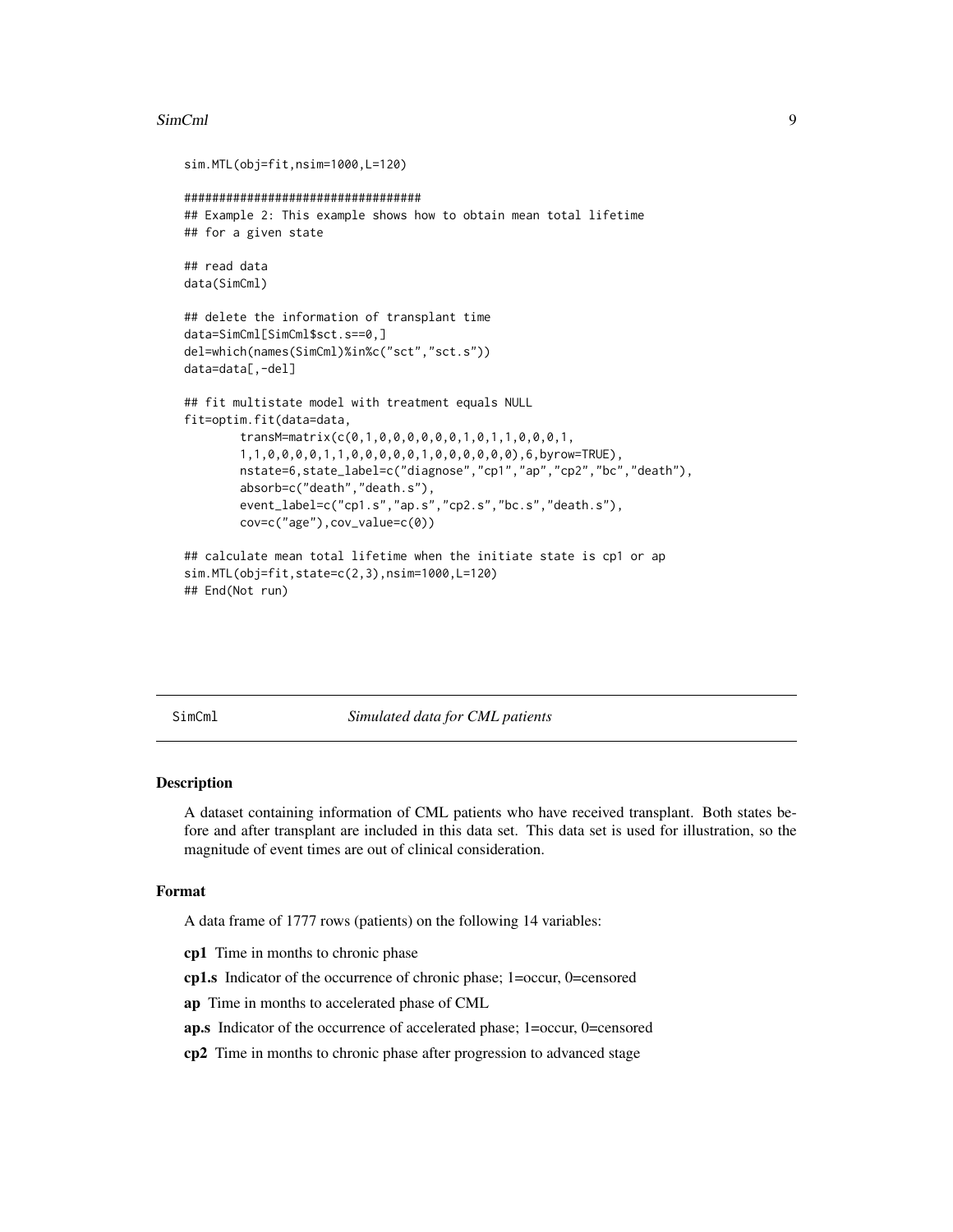- cp2.s Indicator whether subject come back to chronic phase after progression to an advanced stage; 1=occur, 0=censored
- bc Time in months to blast crisis phase of CML
- bc.s Indicator of the occurrence of blast crisis phase; 1=occur, 0=censored
- sct Time in months to receive transplant
- sct.s Indicator whether patient receive transplant; 1=transplant, 0=no transplant
- death Time in months to death
- death.s Death indicator; 1=death, 0=censored
- age 0=age less than 50; 1=age larger than 50
- sex 1=female; 2=male

#### Examples

data(SimCml)